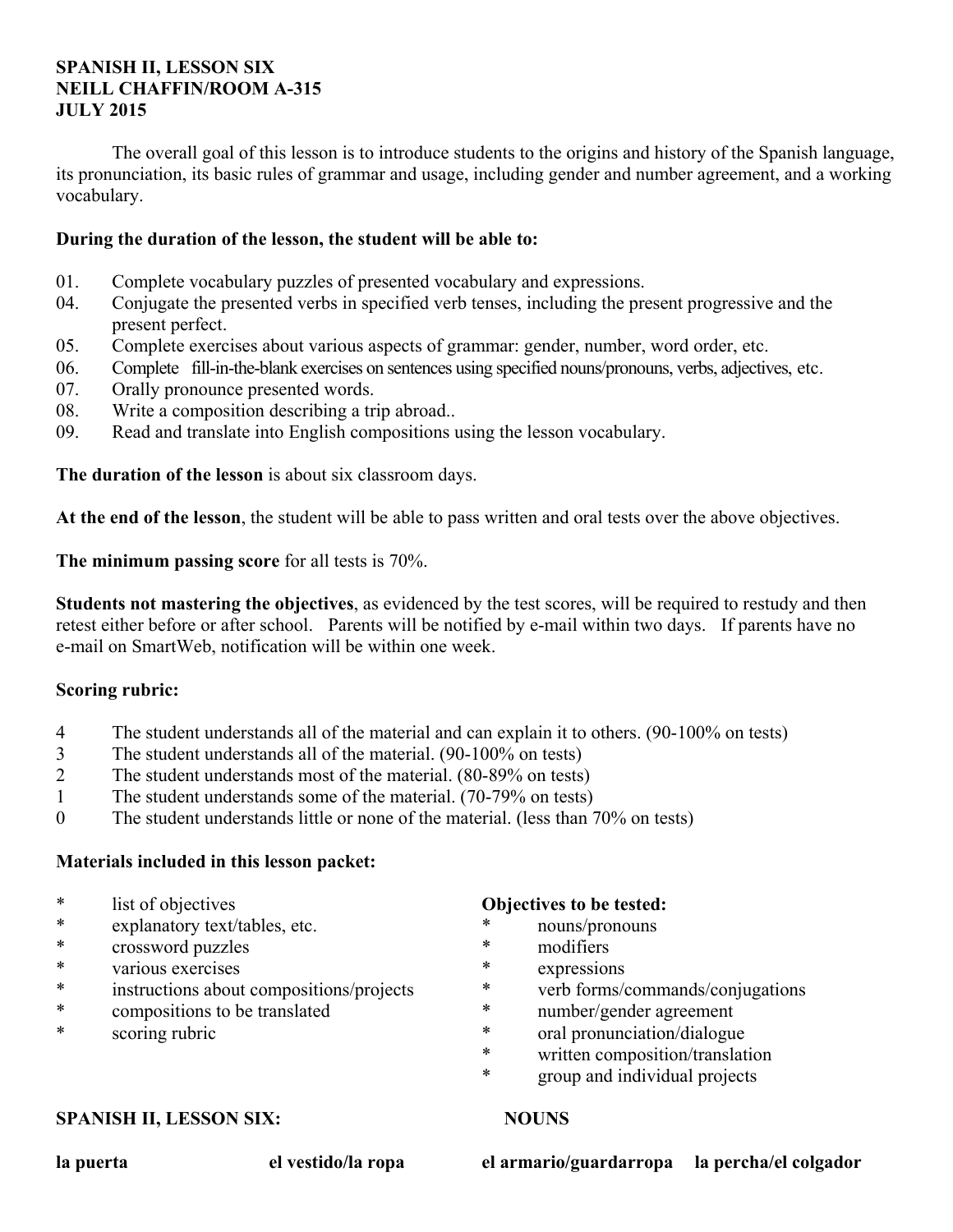**la toalla la barra del jabòn la cara el baño el abrigo la cama el hotel/el parador el ascensor la maleta la recepciòn el inòdoro/vàter el sanitario/excusado la bañera el lavabo/lavamanos la ducha la almohada la sàbana la manta/frazada/colcha la camarera/mucama el albergue juvenil/hostal**  maid **el cliente/huèsped la llave la recepionista la carpa el papel higiènico el mozo el equipaje el desayuno el espejo el aire acondicionado la habitaciòn/el cuarto el gimnasio la sauna el champù la calle el peatòn el amigo el concierto el aviòn los parientes el museo la rock la ciudad la bota** door clothing, dress closet

hanger towel bar of soap face bath, bathroom coat, overcoat bed hotel/inn elevator suitcase reception desk toilet toilet bathtub sink, lavatory shower pillow sheet bedcover youth hostel, hostel client, guest key receptionist tent toilet paper bellhop luggage breakfast mirror air conditioner room gymnasium sauna shampoo street pedestrian friend concert airplane relatives, parents museum rock (music) city boot **el esquì** 

**las gafas de sol la computadora la cosa el hombre la lata la mesa el huevo el mesero/mozo la reservaciòn el boleto/billete/tiquet el carro/coche la tabla la entrada la tìa/el tìo la mochila el casco el zapato la camisa la propina la càmara la alberca/piscina el periòdico la tarifa el suplemento el pasado la personalidad la ventana el vuelo el peregrino la ruta la tumba el extranjero la peregrinaciòn el viaje el trecho/trajecto el camino la industria la ascendencia el dinero/la moneda el piso el estado la opiniòn la experiencia el tocino/bacòn/latòn el pan tostado/dulce la mermelada** ski

racket, racquet sunglasses computer thing man tin can table egg waiter reservation ticket car board, plank entrance, ticket aunt, uncle backpack helmet, hull, hoof shoe shirt tip(gratuity) camera swimming pool newspaper fare, bill, cost, price extra charge, surcharge the past(time/date-wise) personalidad window flight pilgrim route tomb foreigner pilgrimage journey, trip stretch, path(as of a road) road, path industry descent, origin, ancestry money/coinage/coins floor(as of a building) state(political division) opinion experience bacon toast, sweet roll marmalade, jelly, jam

**comercial continental**  **americano tìpico** 

**la raqueta** 

### **SPANISH II, LESSON SIX: MODIFIERS/EXPRESSIONS**

**favorito cada vez** 

**grande mucho**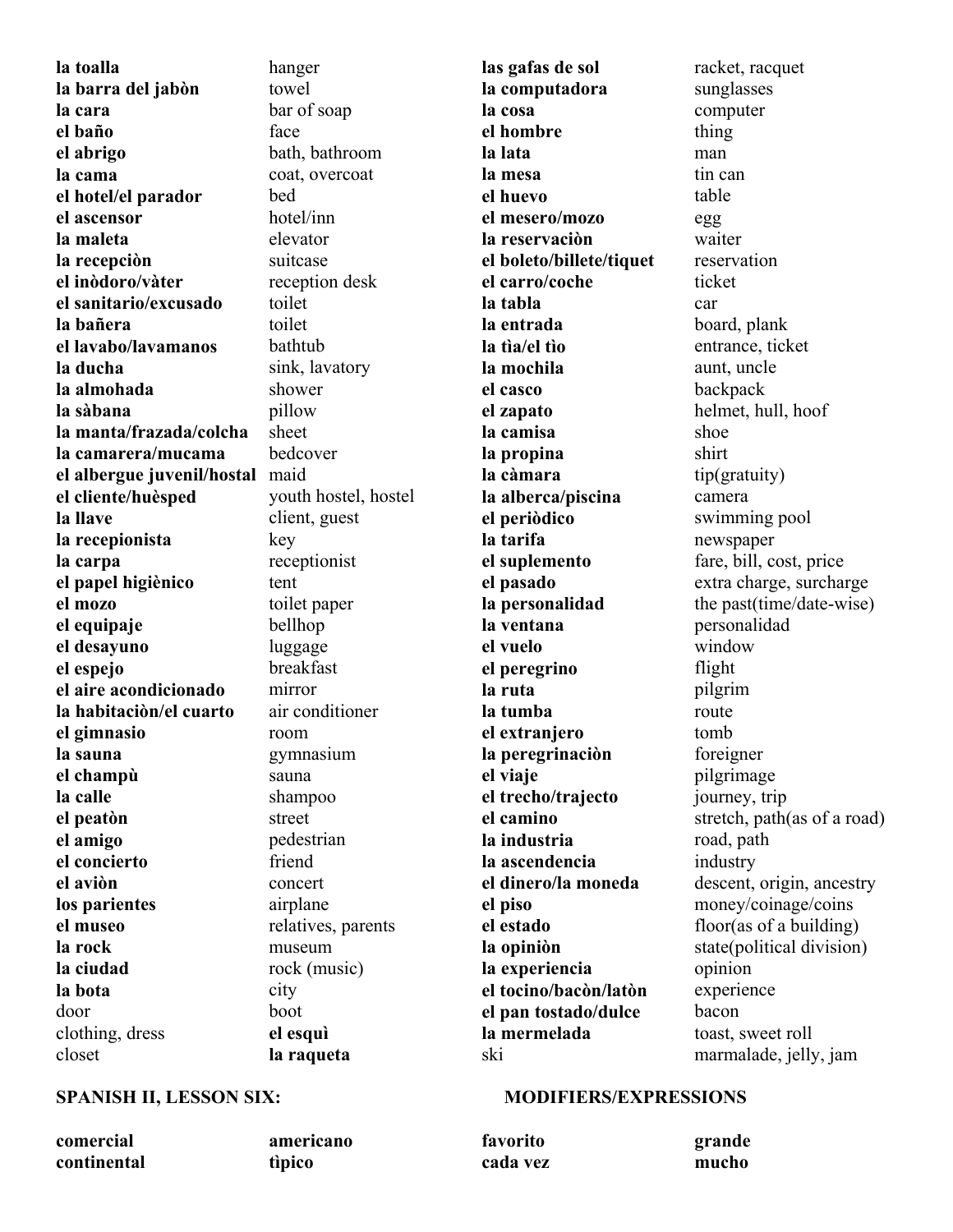**pero algùn/alguno-a-os-as bonito moderno colonial cerca de tener que hoy elegante ¿adònde? el fin de semana de entrada de salida hay ¿cuànto? sencillo doble en lìnea reservado limpio abandanado sucio despuès de hoy en dìa por la mañana antes de por la tarde ¿cuàndo? ¿quièn-es? ahora propio si por lo menos poco/poquito ademàs hispanohablante aquì/acà cada porque sobre** commercial continental(European) American typical favorite each time

large much, a lot but some pretty modern colonial around, near to have to today elegant to where? weekend entrance exit there is/are how much/many? single, simple double on line reserved clean abandoned, checked out dirty after nowadays, these days in the morning before in the afternoon when? who?, whom? now own if at least little, very little besides Spanish-speaking here each because over, about **unos-as màs de luego original** 

**peatonal ya con y/e o/u recientemente todavìa todavìa no hasta ahora jamàs nunca siempre ¿cuàl? que tal libre hambriente sediento algùn dìa posible ¿por què? nada nadie nuevo alguièn-es acuàticos hawaiana buen incluido todo pues cansado disponible privado econòmico/barato ¿dònde? ¿por dònde? como ¡què va! frìo ¿no? antiguo casi ùnico** some

later, next original pedestrian now with and or recently still not yet, still not up to now, even now ever, never never always which? that, what so, such, in such a way free, unoccupied hungry thirsty some day possible why? nothing nobody new somebody, someone aquatic Hawaiian good included all well(as an exclamation) tired available private economical, cheap where? for where? like, how no way! go figure! cold isn't it?, don't you agree? antique, old, ancient almost unique, only

## **SPANISH II, LESSON SIX: INFINITIVES**

more than

| <b>TENER</b> | $(have)*$ | IR            | $(g_0)^*$                                       | <b>PASAR</b> | (pasar, spend)                   |
|--------------|-----------|---------------|-------------------------------------------------|--------------|----------------------------------|
| <b>SER</b>   | $(be)*$   | <b>DEJAR</b>  | (leave, let, allow)                             |              | $CONOCER$ (know, be acquainted)* |
| <b>ESTAR</b> | $(be)^*$  | <b>SEGUIR</b> | $\text{follow, continue}^* \quad \text{LLEVAR}$ |              | (wear, carry)                    |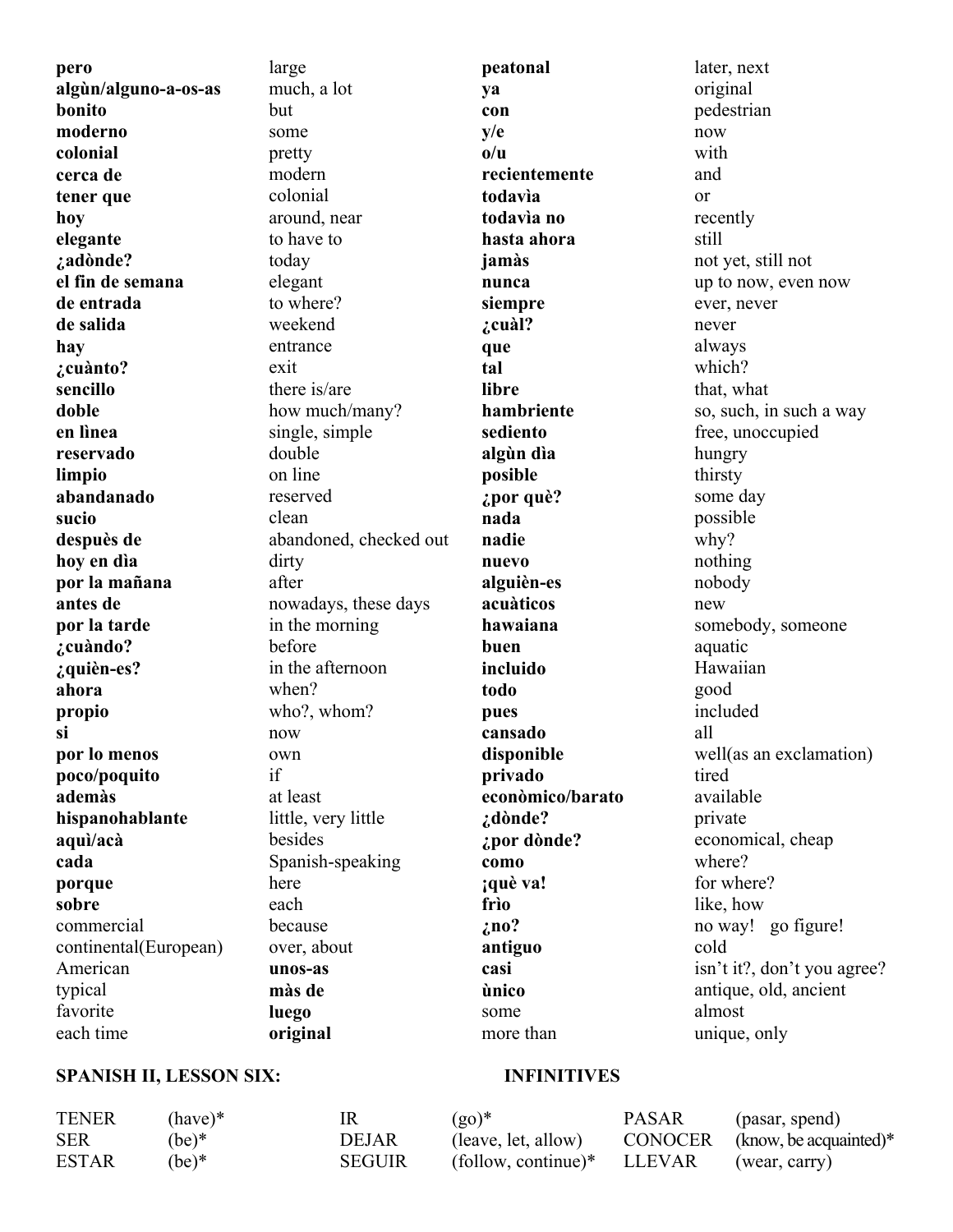LLAMARSE (call oneself, be named) ARREGLAR (arrange, make up) PREFERIR (prefer)\* ESCRIBIR (write) REFLEJARSE(reflect) ABRIR (open) ENTRAR (enter, go in) VENIR (come)\* PONER (put, place)\* EMPUJAR (press, push) SALIR (leave)\* TOMAR (take)  $COLGAR$  (hang up)\* CERRAR (close)\* MIRAR (watch, look at) LAVARSE (wash oneself) SECARSE (dry oneself) ABANDONAR (abandon, check out) CAMBIAR (change) NECESITAR (need) HACER (do, make, pack)\* RESERVAR (reserve) HOSPEDARSE (be a guest) SALUDAR (greet, salute) AYUDAR (help) DAR (give)\* SUBIR (climb, bring up) HABLAR (talk, speak) CONTESTAR (answer) RECORDAR (remember)\* PODER (be able, can)\* MANTENERSE (maintain oneself)\* FORMAR (form) USAR (use) ESCRIBIR (write) IDENTIFICAR (identify) LLEGAR (arrive) TRABAJAR (work) VIVIR (live) VIAJAR (travel) COMER (eat) CAMBIAR (change) LLAMAR (call) PRESENTAR (present) EXPLICAR (explain) TRAER (bring)\* SERVIR (serve)\* VER (see) DECIR  $(say, tell)*$ MORIR (die)\* CUBRIR (cover) ROMPER (break) FREIR (fry)\* LEER (read) COMPRAR (buy)

CONTAR (tell, count, relate)\* GUSTARSE (like, be pleased by) VOLVER (return, go back)\* DEVOLVER (return, give back)\* ENSEÑAR (teach) ESCUCHAR (listen to) CONVERSAR (converse) SENTIRSE (regret, be sorry)\* PAGAR (pay, pay for) PENSAR (think)\* INVESTIGAR (investigate) ELEGIR (choose, elect)\* BOTAR (throw, hurl) VISITAR (visit) SABER (know)\* PEREGRINAR (wander, travel) ESCOGER (choose)\* QUERER (want, wish)\* PARECERSE (appear, resemble)\* LLOVER (rain)\* INTERESARSE (be interested in) DECIDIR (decide) CAMINAR (go along, walk) CRUZAR (cross) ENVIAR (send) TERMINAR (end) CONTENER (contain)\* OCUPAR (occupy, be in) APRENDER (learn) BEBER (drink) ASISTIR (attend) EMPEZAR (begin)\* IMAGINARSE (imagine) COMPLETAR (complete) LEVANTARSE (get up, arise) CEPILLARSE (brush oneself) VESTIRSE (get dressed)\* REUNIRSE (meet, gather, join) SENTARSE (sit down)\* INDICAR (indicate)\* QUEDARSE (remain, stay) VENDER (sell) REGATEAR (bargain, haggle) *\* indicates irregular and/or stem-changing verb*

See previous lesson packets for conjugations of the above infinitives indicated as irregular and/or stem-changing. These are new infinitives:

INCLUIR (include)\*

| <b>COLGAR</b>     | cuelgo, cuelgas, cuelga, colgamos, colgàis, cuelgan                                |
|-------------------|------------------------------------------------------------------------------------|
| <b>MANTENERSE</b> | me mantengo, te mantienes, se mantiene, nos mantenemos, os manteneis, se mantienen |
| <b>DEVOLVER</b>   | devuelvo, devuelves, devuelve, devolvemos, devolvèis, devuelven                    |
| <b>INCLUIR</b>    | incluyo, incluyes, incluye, incluimos, incluis, incluyen                           |

#### **SPANISH II, LESSON SIX: THE PRESENT PERFECT TENSE**

To date you have learned the present, preterite, imperfect, future, conditional, present subjunctive, and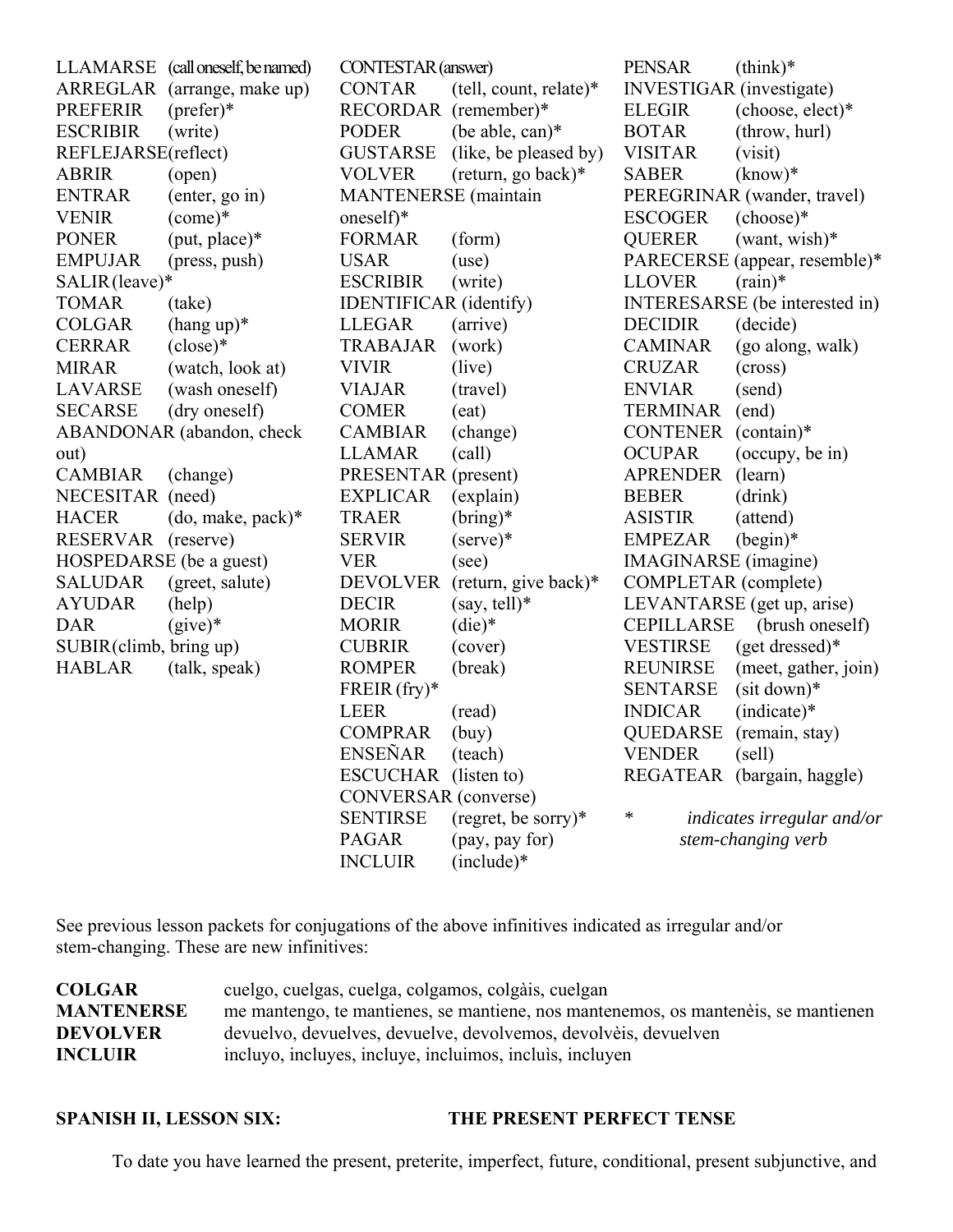present progressive verb tenses. You will now venture into the **compound tenses**. The first one you will learn is the **present perfect (perfecto de indicativo**). It is not especially difficult to learn, as it serves much the same function as it does in English and is fairly regular in formation.

 **The present perfect consists of two parts: the conjugated form of haber (to have) and the past participle of the verb.** Haber, as just noted, means "have/has", but not in the same sense as "tener". Haber is used only as a helping verb. It does not mean "have" in the sense of owning or possessing something. It is used exactly as it is in English to form the compound tenses. **The present perfect tense is used the same as in English: it indicates a past action that took place at no definite time in the past.**

In English, the present perfect tense is as follows, using "walk" as the main verb:

## *I have walked, you have walked, he/she/it has walked, we have walked, they have walked.*

You can see that the conjugated forms consist of two parts: the helping verb "have/has" and the past participle "walked".

In Spanish, this would be:

## *yo he andado, tù has andado, Ud/èl/ella ha andado, nosotros hemos andado, vosotros habèis andado, Uds/ellos/ellas han andado*

Thus, "have/has" in English is "*he, has, ha, hemos, habèis, han*" in Spanish. "Walked" is "*andado*".

The conjugation, therefore, of "haber" for the present perfect tense is:

| yo         | he  | nosotros-as           | hemos  |
|------------|-----|-----------------------|--------|
| tù         | has | vosotros-as           | habèis |
| Ud/èl/ella | hя  | $Uds/ellos/ellas$ han |        |

## **This never varies: it is the same for any verb conjugation, be it AR, ER, or IR**.

 The **past participle** form of the verb, the second half of the present perfect tense, is formed as follows for **regular verbs:**

| <b>AR VERBS</b> |                                        | <b>AR/ER VERBS</b> |                                        |
|-----------------|----------------------------------------|--------------------|----------------------------------------|
|                 | "ado" is added to the infinitive stem: |                    | "ido" is added to the infinitive stem: |
| hablar          | hablado                                | comer              | comido                                 |
| llegar          | llegado                                | incluir            | incluido                               |
| ganar           | ganado                                 | vender             | vendido                                |
| cantar          | cantado                                | decidir decidido   |                                        |
| preguntar       | preguntado                             | beber              | bebido                                 |
| ayudar          | ayudado                                | asistir            | asistido                               |
| pagar           | pagado                                 | elegir             | elegido                                |
| levantar        | levantado                              | traer              | traido                                 |

### **Here are some sample conjugations in the present perfect tense:**

| <b>CONOCER</b> |             |             | has conocido | nosotros-as | hemos conocido  |
|----------------|-------------|-------------|--------------|-------------|-----------------|
| V <sub>0</sub> | he conocido | "Jd/èl/ella | ha conocido  | vosotros-as | habèis conocido |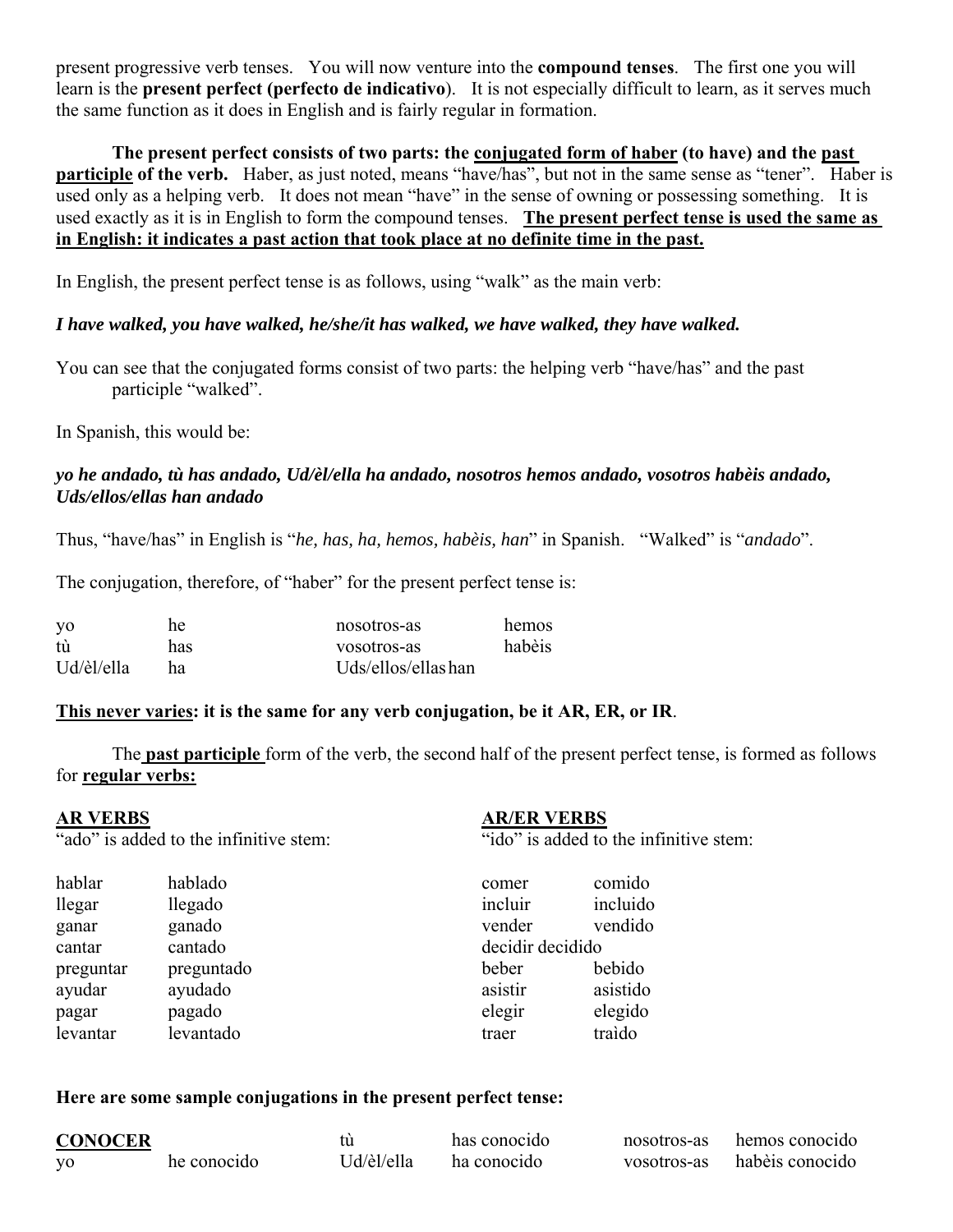| Uds/ellos-as               | han conocido<br>I have known, you have known, etc. | <b>SALIR</b><br>yo<br>tù  | he salido<br>has salido           | <b>ENSENAR</b><br>yo<br>tù | he enseñado<br>has enseñado          |
|----------------------------|----------------------------------------------------|---------------------------|-----------------------------------|----------------------------|--------------------------------------|
| <b>CAMINAR</b>             | he caminado                                        | Ud/èl/ella<br>nosotros-as | ha salido<br>hemos salido         | Ud/èl/ella<br>nosotros-as  | ha enseñado<br>hemos enseñado        |
| yo<br>tù                   | has caminado                                       | vosotros-as               | habèis salido                     | vosotros-as                | habèis enseñado                      |
| Ud/èl/ella                 | ha caminado                                        | Uds/ellos-as              | han salido                        | Uds/ellos-as               | han enseñado                         |
| nosotros-as<br>vosotros-as | hemos caminado<br>habèis caminado                  |                           | I have left, you have left, etc.  |                            | I have taught, you have taught, etc. |
| Uds/ellos-as               | han caminado                                       | <b>SUBIR</b>              |                                   | <b>QUERER</b>              |                                      |
|                            | I have walked, you have walked,                    | yo                        | he subido                         | yo                         | he querido                           |
| etc.                       |                                                    | tù                        | has subido                        | tù                         | has querido                          |
|                            |                                                    | Ud/èl/ella                | ha subido                         | Ud/èl/ella                 | ha querido                           |
|                            |                                                    | nosotros-as               | hemos subido                      | nosotros-as                | hemos querido                        |
|                            |                                                    | vosotros-as               | habèis subido                     | vosotros-as                | habèis querido                       |
|                            |                                                    | Uds/ellos-as              | han subido                        | Uds/ellos-as               | han querido                          |
|                            |                                                    |                           | I have climbed, you have climbed, |                            | I have wanted, you have wanted,      |
|                            |                                                    | etc.                      |                                   | etc.                       |                                      |

# **As you can see, the conjugated form of "haber" is** *never irregular***. The present participle** *can be* **irregular, however. You must memorize the irregulars. Here are most of the ones you will see:**

| volver | vuelto       | 1r       | ido      | abrir     | abierto     | morir      | muerto     |
|--------|--------------|----------|----------|-----------|-------------|------------|------------|
| hacer  | hecho        | poner    | puesto   | decir     | dicho       | oir        | oìdo       |
| romper | roto         | ser      | sido     | describir | descrito    | satisfacer | satisfecho |
| freir  | frito/freìdo | absolver | absuelto | descubrir | descubierto | ver        | visto      |

 As you can readily see, there are not a lot of irregular past participles. The past participles of **devolver, componer, disponer, inscribir, solver**, etc. are *devuelto, compuesto, dispuesto, inscrito, suelto*, etc. It is easy to see how they are similar to **volver, poner, escribir, absolver**, etc. Only the opening syllable is different. Here are some sample conjugations:

| <b>ESCRIBIR</b>     |                                   | tù           | has hecho                        | <b>VER</b>   |                                  |
|---------------------|-----------------------------------|--------------|----------------------------------|--------------|----------------------------------|
| yo                  | he escrito                        | Ud/èl/ella   | ha hecho                         | yo           | he visto                         |
| $\ddot{\mathrm{u}}$ | has escrito                       | nosotros-as  | hemos hecho                      | tù           | has visto                        |
| Ud/èl/ella          | ha escrito                        | vosotros-as  | habèis hecho                     | Ud/èl/ella   | ha visto                         |
| nosotros-as         | hemos escrito                     | Uds/ellos-as | han hecho                        | nosotros-as  | hemos visto                      |
| vosotros-as         | habèis escrito                    |              | I have done, you have done, etc. | vosotros-as  | habèis visto                     |
| Uds/ellos-as        | han escrito                       |              |                                  | Uds/ellos-as | han visto                        |
|                     | I have written, you have written, |              |                                  |              | I have seen, you have seen, etc. |
| etc.                |                                   |              |                                  |              |                                  |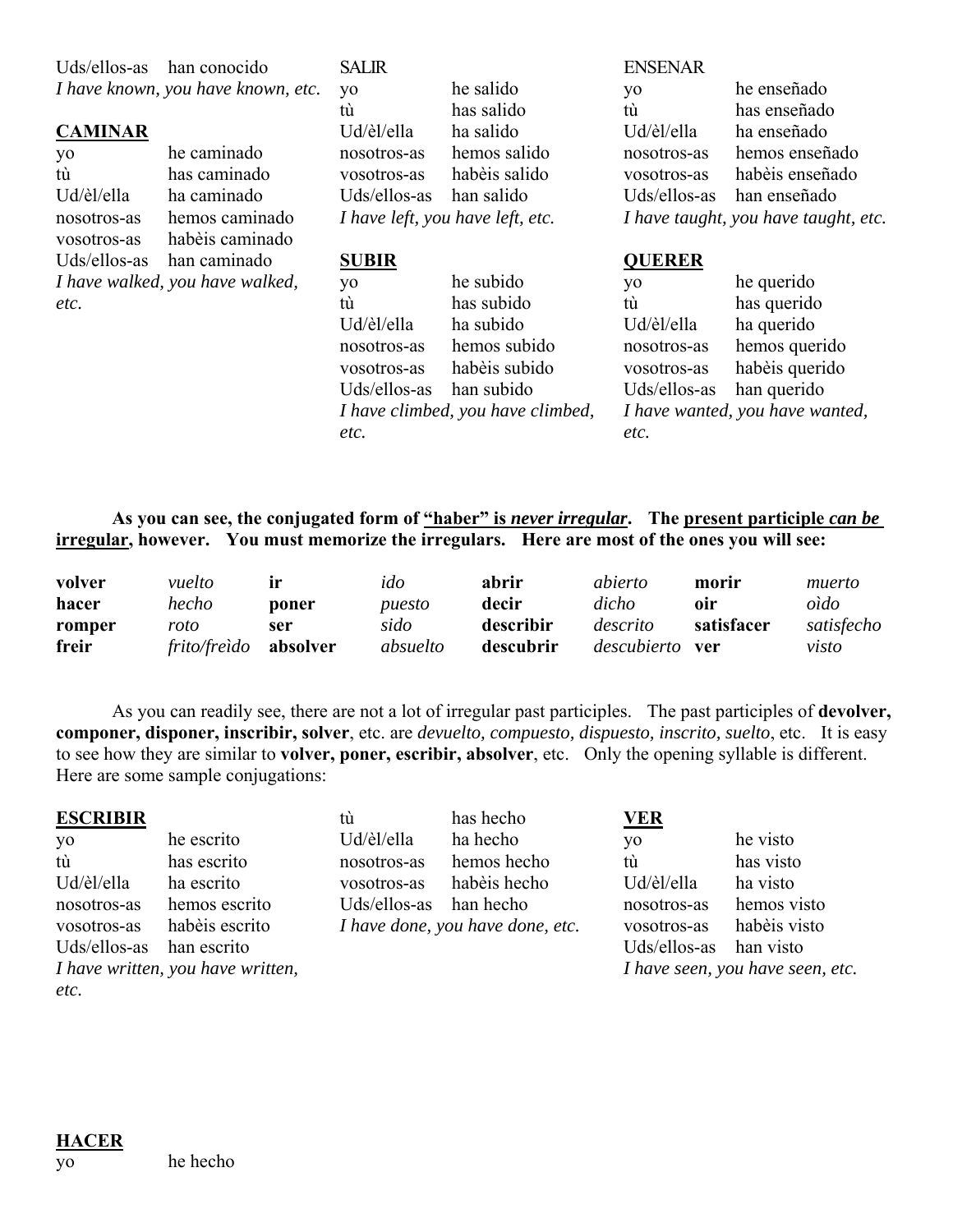# SPANISH II, LESSON SIX, EXERCISE:

### **SUBJECT/VERB AGREEMENT**

Fill in the blank with the present indicative verb form. Then write the verb form for the other Directions: indicated tenses. Then translate the sentence in the indicated verb form:

| 01.                                                                                                                                |                                                                                   |
|------------------------------------------------------------------------------------------------------------------------------------|-----------------------------------------------------------------------------------|
|                                                                                                                                    |                                                                                   |
|                                                                                                                                    |                                                                                   |
| future<br><u> 1989 - Johann Barn, mars ann an t-Amhair an t-A</u>                                                                  |                                                                                   |
|                                                                                                                                    |                                                                                   |
|                                                                                                                                    |                                                                                   |
|                                                                                                                                    |                                                                                   |
|                                                                                                                                    |                                                                                   |
| 02.                                                                                                                                | Los peregrinos extranjeros en el camino que va a Toledo. (ANDAR)                  |
| $\text{preterite}$                                                                                                                 |                                                                                   |
|                                                                                                                                    |                                                                                   |
| future<br><u> 1989 - Johann Barn, fransk politik (d. 1989)</u>                                                                     |                                                                                   |
|                                                                                                                                    |                                                                                   |
|                                                                                                                                    |                                                                                   |
|                                                                                                                                    |                                                                                   |
|                                                                                                                                    |                                                                                   |
|                                                                                                                                    | 03. La recepcionista en el hotel nos las llaves para nuestras habitaciones. (DAR) |
|                                                                                                                                    |                                                                                   |
| $imperfect$ $\qquad \qquad$                                                                                                        |                                                                                   |
| future                                                                                                                             |                                                                                   |
| conditional expansion of the conditional                                                                                           |                                                                                   |
|                                                                                                                                    |                                                                                   |
|                                                                                                                                    |                                                                                   |
|                                                                                                                                    |                                                                                   |
|                                                                                                                                    |                                                                                   |
|                                                                                                                                    |                                                                                   |
|                                                                                                                                    |                                                                                   |
| future<br>$\overline{\phantom{a}}$                                                                                                 |                                                                                   |
|                                                                                                                                    |                                                                                   |
|                                                                                                                                    |                                                                                   |
|                                                                                                                                    |                                                                                   |
|                                                                                                                                    | 05. Las camareras las habitaciones en el parador aislado. (ARREGLAR)              |
| preterite                                                                                                                          |                                                                                   |
| <u> 1980 - Johann Johann Stoff, deutscher Stoffen und der Stoffen und der Stoffen und der Stoffen und der Stoffen</u><br>imperfect |                                                                                   |
| future                                                                                                                             |                                                                                   |
| conditional                                                                                                                        |                                                                                   |
|                                                                                                                                    |                                                                                   |
| pres prog<br>pres perf                                                                                                             |                                                                                   |
|                                                                                                                                    |                                                                                   |
|                                                                                                                                    |                                                                                   |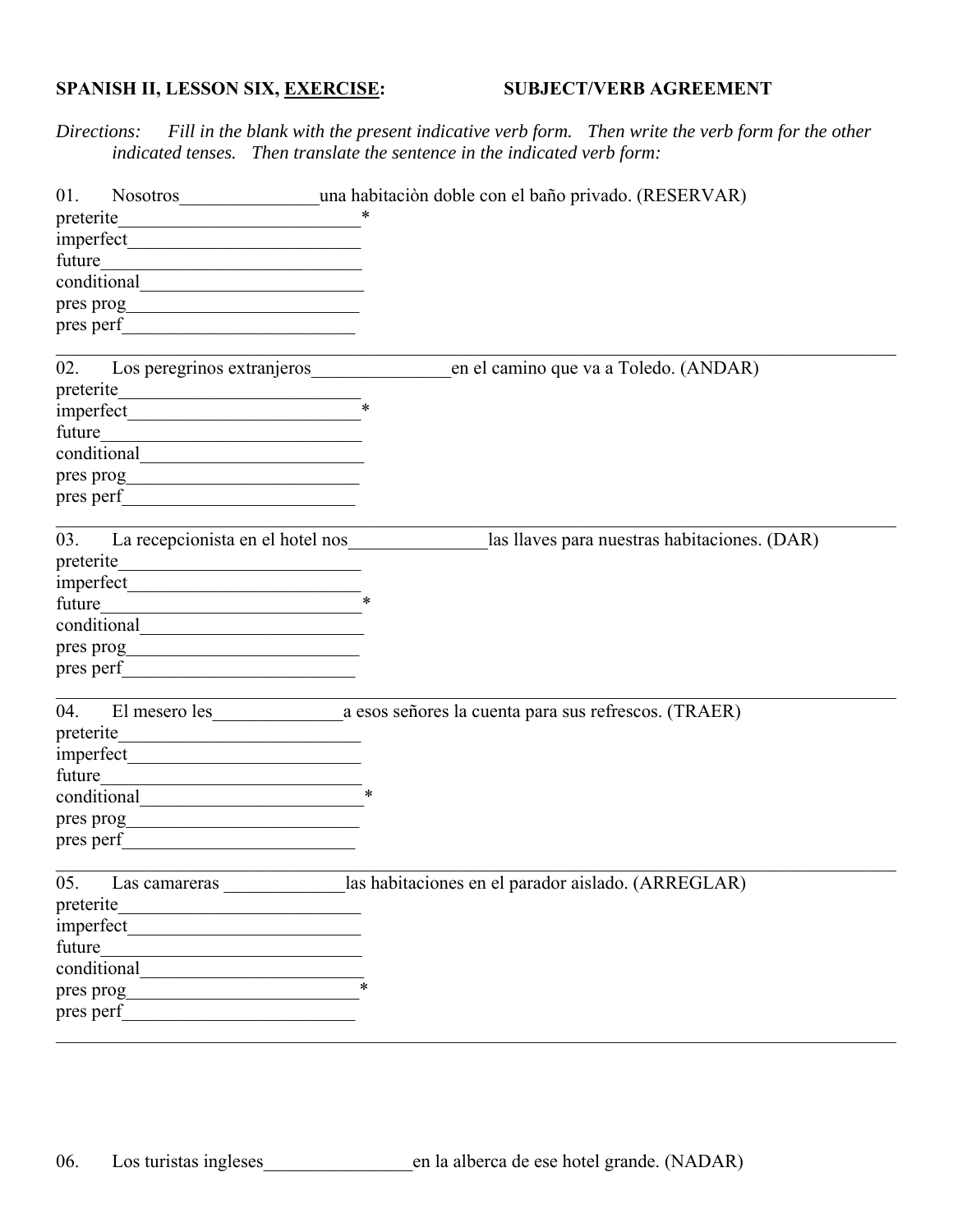| future<br>the control of the control of the control of the control of the control of<br>pres perf<br>07. El taxista no mi tarjeta de crèdito. (ACEPTAR)<br>future                          |                                                                 |
|--------------------------------------------------------------------------------------------------------------------------------------------------------------------------------------------|-----------------------------------------------------------------|
|                                                                                                                                                                                            |                                                                 |
| El mozo con mis maletas<br>08.<br>future<br><u> 2008 - Johann Stoff, deutscher Stoff und der Stoff und der Stoff und der Stoff und der Stoff und der Stoff un</u><br>pres perf             | el botòn del ascensor. (EMPUJAR)<br>-<br>*                      |
| La señorita chinesa bonita<br>09.<br>preterite<br><u> 1980 - Johann Barn, fransk politik (</u><br>future<br><u> 1986 - Johann Stein, Amerikaansk politiker (</u><br>pres prog<br>pres perf | el cabello largo y brillante. (CEPILLARSE)                      |
| 10.<br>Esos hombres se<br>preterite<br><u> 1989 - Johann Stoff, skriuwer en fan it ferskearre fan it ferskearre fan it ferskearre fan it ferskearre fan i</u><br>future                    | en los hoteles mas grandes. (HOSPEDARSE)                        |
| future                                                                                                                                                                                     | 11. El viajero una camisa hawaiana con zapatos nuevos. (LLEVAR) |
| 12.<br>preterite<br>imperfect                                                                                                                                                              |                                                                 |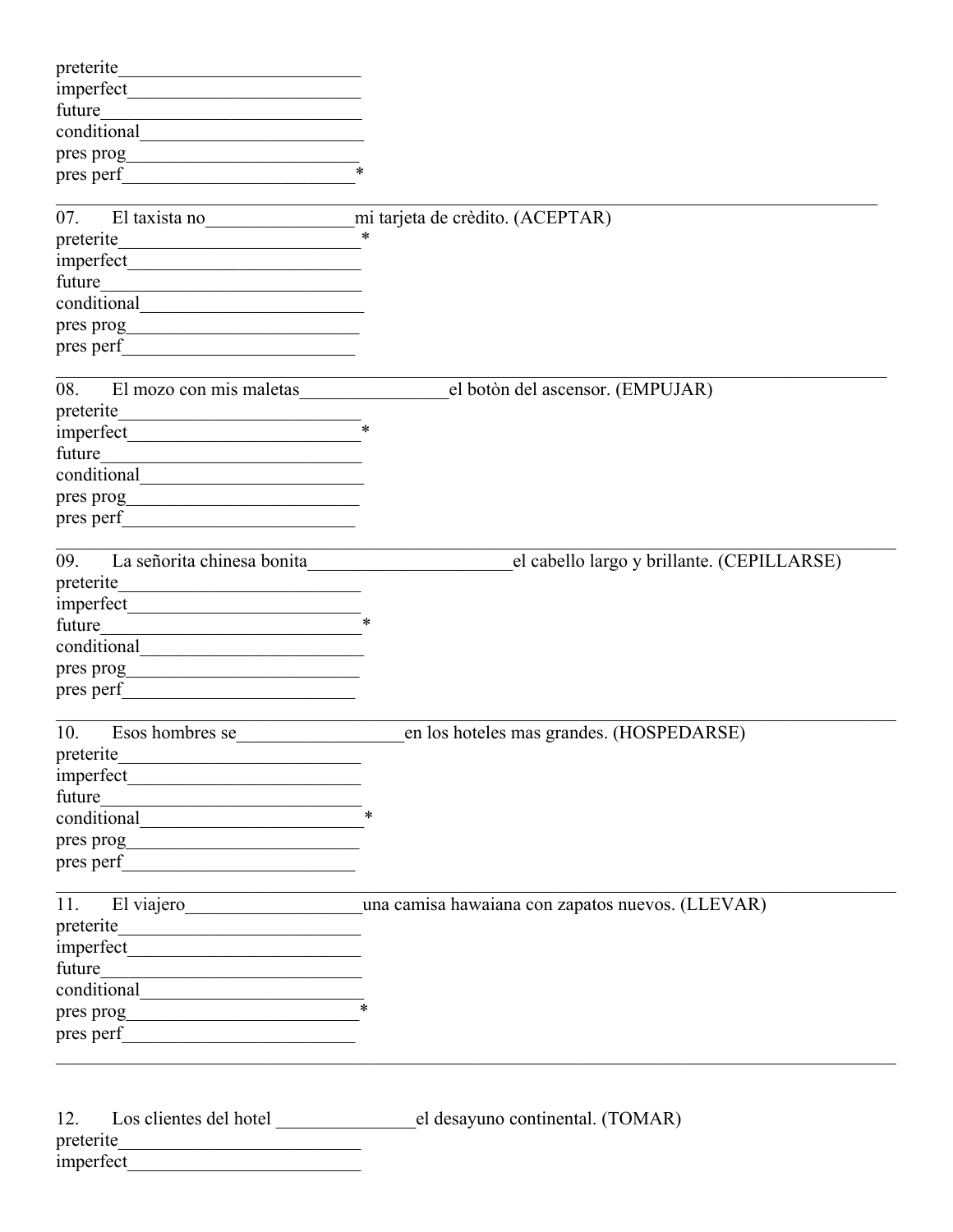| future<br>the control of the control of the control of the control of the control of                                                                                                                                          |                                                  |
|-------------------------------------------------------------------------------------------------------------------------------------------------------------------------------------------------------------------------------|--------------------------------------------------|
|                                                                                                                                                                                                                               |                                                  |
| $\frac{1}{2}$ pres prog                                                                                                                                                                                                       |                                                  |
|                                                                                                                                                                                                                               |                                                  |
|                                                                                                                                                                                                                               |                                                  |
| Los muchachos hispanohablantes<br>13.                                                                                                                                                                                         | con unas toallas gruesas. (SECARSE)              |
|                                                                                                                                                                                                                               | $\ast$                                           |
|                                                                                                                                                                                                                               |                                                  |
| future<br><u> 1989 - Johann John Stein, markin fan it ferskearre fan it ferskearre fan it ferskearre fan it ferskearre fan</u>                                                                                                |                                                  |
| conditional example and the conditional                                                                                                                                                                                       |                                                  |
|                                                                                                                                                                                                                               |                                                  |
| pres perf                                                                                                                                                                                                                     |                                                  |
| Los huèspedes ricos<br>14.                                                                                                                                                                                                    | unas habitaciones sencillas y còmodas. (ESCOGER) |
| preterite                                                                                                                                                                                                                     |                                                  |
|                                                                                                                                                                                                                               |                                                  |
| future                                                                                                                                                                                                                        |                                                  |
|                                                                                                                                                                                                                               |                                                  |
|                                                                                                                                                                                                                               |                                                  |
| pres perf                                                                                                                                                                                                                     |                                                  |
| Los mochileros jòvenes<br>15.                                                                                                                                                                                                 | en un cafè en la placita. (COMER)                |
| preterite<br><u> 1989 - Johann John Stein, mars ar breist fan de Amerikaanske kommerkear</u>                                                                                                                                  |                                                  |
|                                                                                                                                                                                                                               |                                                  |
| future<br><u> 1989 - Johann Barbara, martxa alemaniar arg</u>                                                                                                                                                                 |                                                  |
|                                                                                                                                                                                                                               |                                                  |
| pres prog                                                                                                                                                                                                                     |                                                  |
|                                                                                                                                                                                                                               |                                                  |
| 16.                                                                                                                                                                                                                           | las sàbanas en todas las habitaciones. (CAMBIAR) |
| preterite                                                                                                                                                                                                                     |                                                  |
| imperfect<br>the contract of the contract of the contract of the contract of                                                                                                                                                  |                                                  |
| future                                                                                                                                                                                                                        |                                                  |
| conditional                                                                                                                                                                                                                   |                                                  |
| pres prog                                                                                                                                                                                                                     |                                                  |
| pres perf                                                                                                                                                                                                                     |                                                  |
| 17. Mi amigo me un cuento interesante. (DECIR)                                                                                                                                                                                |                                                  |
| preterite<br><u> 1980 - Jan Barbara, manazarta bashkar </u>                                                                                                                                                                   |                                                  |
| imperfect and the contract of the contract of the contract of the contract of the contract of the contract of                                                                                                                 |                                                  |
| future                                                                                                                                                                                                                        |                                                  |
| conditional example and the set of the set of the set of the set of the set of the set of the set of the set of the set of the set of the set of the set of the set of the set of the set of the set of the set of the set of |                                                  |
| pres prog<br><u> 1980 - Johann John Stein, mars an de Francisco (f. 19</u>                                                                                                                                                    |                                                  |
| pres perf                                                                                                                                                                                                                     |                                                  |
|                                                                                                                                                                                                                               |                                                  |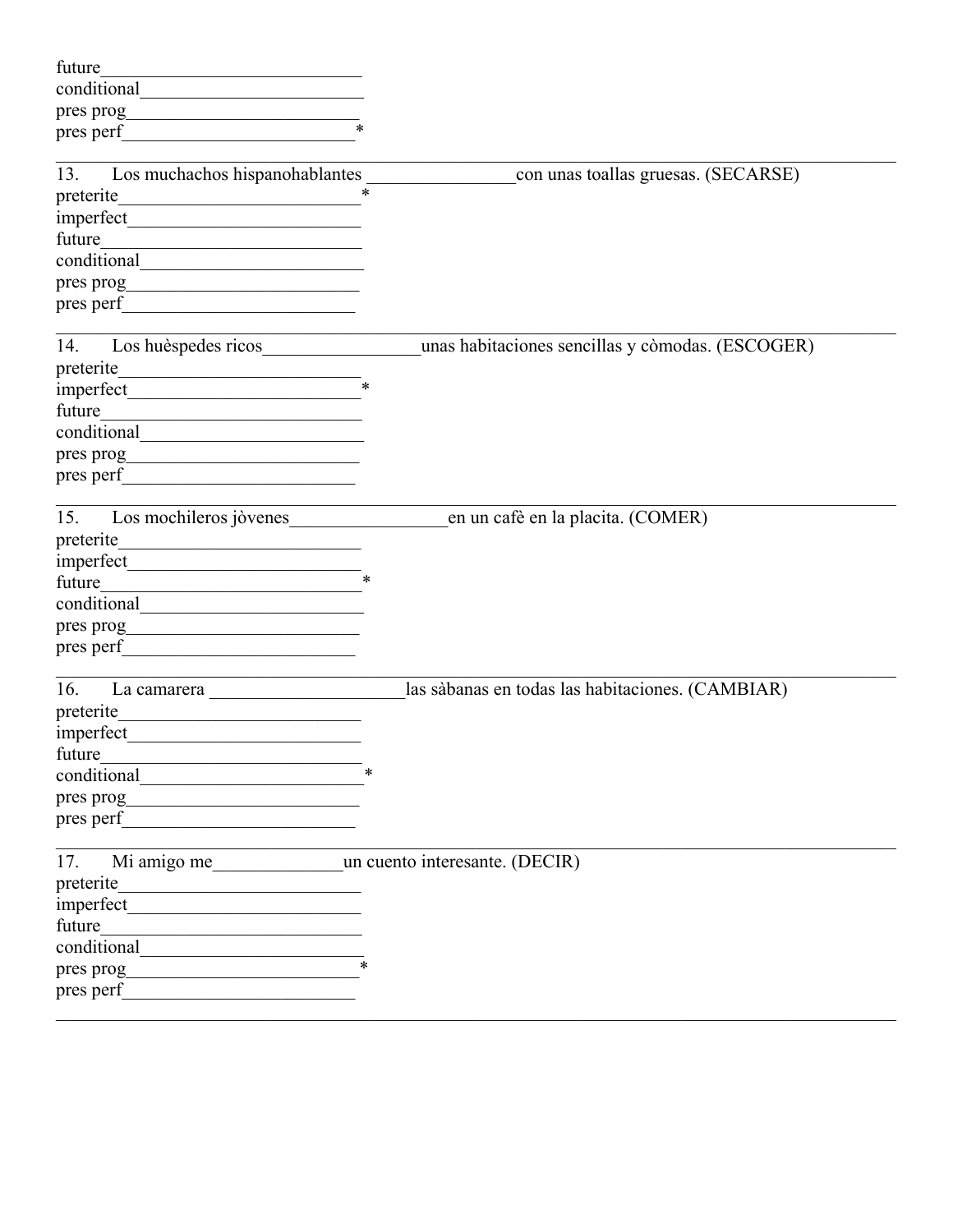### **SPANISH II, LESSON SIX, EXERCISE: GENDER/NUMBER AGREEMENT**

*Directions: Write the correct Spanish form of the modifier given in English. Then translate the sentence:* 01. Era un viaje (expensive) y (difficult). 02. Dile a  $_{\text{(that)}}$  muchacho allì como vas a obtener los documentos (appropriate). 03. Yo reservè una habitaciòn (comfortable) con el baño (private). 04. Los turistas tendràn que pagar una tarifa\_\_\_\_\_\_\_\_\_\_\_(high). 05. Es un trecho del camino (long) y (isolated) entre los dos pueblos. 06. Compràbamos (some) periòdicos (local) de un quisoco (small). 07. Visitarè una ciudad (ancient) y (picturesque). 08. La puerta (entrance) està al otro lado de la placita (wide). 09. (those) señoritas que estàn en el parque son de ascendencia (Spanish). 10. No se vende (here) mis periòdicos (favorite). 11. Hay un espejo (broken) en el cuatro de baño (dirty). 12. La camarera cambiò las sàbanas (dirty) y me trajo unas toallas (thick). 13. Tuvimos que pagar un suplemento (high) para un desayuno (American). 14. Les expliquè el problema a los estudiantes en  $\qquad \qquad$  (my) palabras (own).  $\_$  , and the set of the set of the set of the set of the set of the set of the set of the set of the set of the set of the set of the set of the set of the set of the set of the set of the set of the set of the set of th 15. \_\_\_\_\_\_\_\_\_\_\_\_\_\_\_(nowadays) nadie va a pie en las calles \_\_\_\_\_\_\_\_\_\_\_\_\_\_\_\_\_(narrow). 16. Esperàbamos (the weekend) (after) una semana (long). 17. Ellos querìan una habitaciòn (double) en un albergue juvenil (cheap). 18. El mozo (still) no nos ha traido (our) suitcases. 19. El tren sale  $\qquad \qquad$  (in the mornings) para los pueblos  $\qquad \qquad$  (isolated) en las montañas.  $\_$  , and the set of the set of the set of the set of the set of the set of the set of the set of the set of the set of the set of the set of the set of the set of the set of the set of the set of the set of the set of th 20. Hay dos hoteles (elegant) y (modern) en (that) ciudad. 21. No hay habitaciones (available) hasta las once de la mañana. 22. Ella hablò (a very little) de inglès, y nos ayudò (a lot). 23. Los turistas (tired) volvieron a sus habitaciones despuès de una cena (delicious).

# **SPANISH II, LESSON SIX, EXERCISE: PRONOUNS**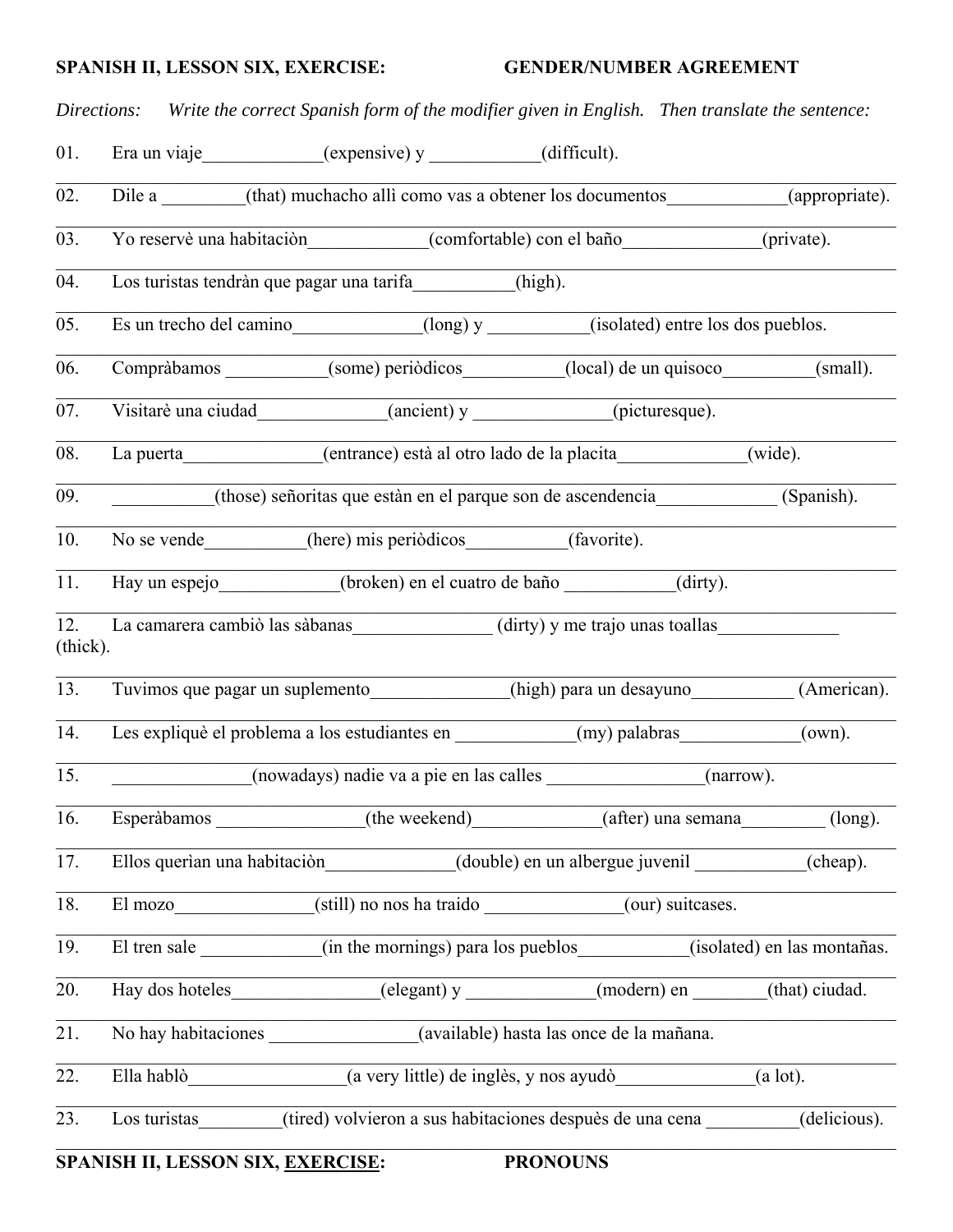| La puerta de (my) habitación está cerrada. Necesito la llave para abrir<br>(it).                |
|-------------------------------------------------------------------------------------------------|
| La llave està en mi bolsillo. Tengo que devolver (it) enseguida.                                |
| Saquè la llave de mi bolsillo. (to her) (it) di a la recepcionista.                             |
| Pedì la informaciòn de un peaton en la calle.  Él no pudo decir______(to me)__________<br>(it). |
| enviamos una carta a _____(our) primos, pero ______(they) no ______(it) recibieron.             |
| Los viajeros me pidieron la dirección del hotel, pero no pude indicàr (to them) (it) a ellos.   |
| (from her) pedì de la camarera unas toallas limpias, y ella _______(to me) (them) trajo.        |
| Los niños querían comprar las gafas de sol, y el vendedor (to them) (them) vendiò a ellos.      |
| Me quitè de ______(my) abrigo, y ______(it) colguè en el armario.                               |
| Yo (you) veo a Ud., pero no (you) conozco.                                                      |
| (She) necesitaba una barra de jabòn, pero no pudo descubrir<br>(it) en el baño.                 |
| Yo (to her) di a ella la barra de jabòn que la camarera (to me)trajo.                           |
| Los jòvenes necesitaban los cascos, y _________(for themselves) _____(them) compraron.          |
| Hay una montaña a lo lejos, y ________(I) quiero subir _____________(it).                       |
| Allì es el botòn del ascensor. Hay que empujar (it) para usar<br>(it).                          |
| $i$ Cuàles son las respuestas acertadas? $i$ Di (to me) (them)!                                 |
| Voy a vestir (myself) despuès de cepillar (myself) el pelo.                                     |
|                                                                                                 |
| $\frac{1}{6}$ Què es (this)? ¡No (it) he visto en mi vida!                                      |
| En el país de los ciegos, ________________________(he who) puede ver es el rey.                 |
| (those which) yo necesito.                                                                      |
| El sacò la pelota y ______(to her) ______(it) lanzò a ella.                                     |
|                                                                                                 |

# **SPANISH II, LESSON SIX, <u>EXERCISE</u>: TRANSLATION**

*Directions: Translate the following into English:*